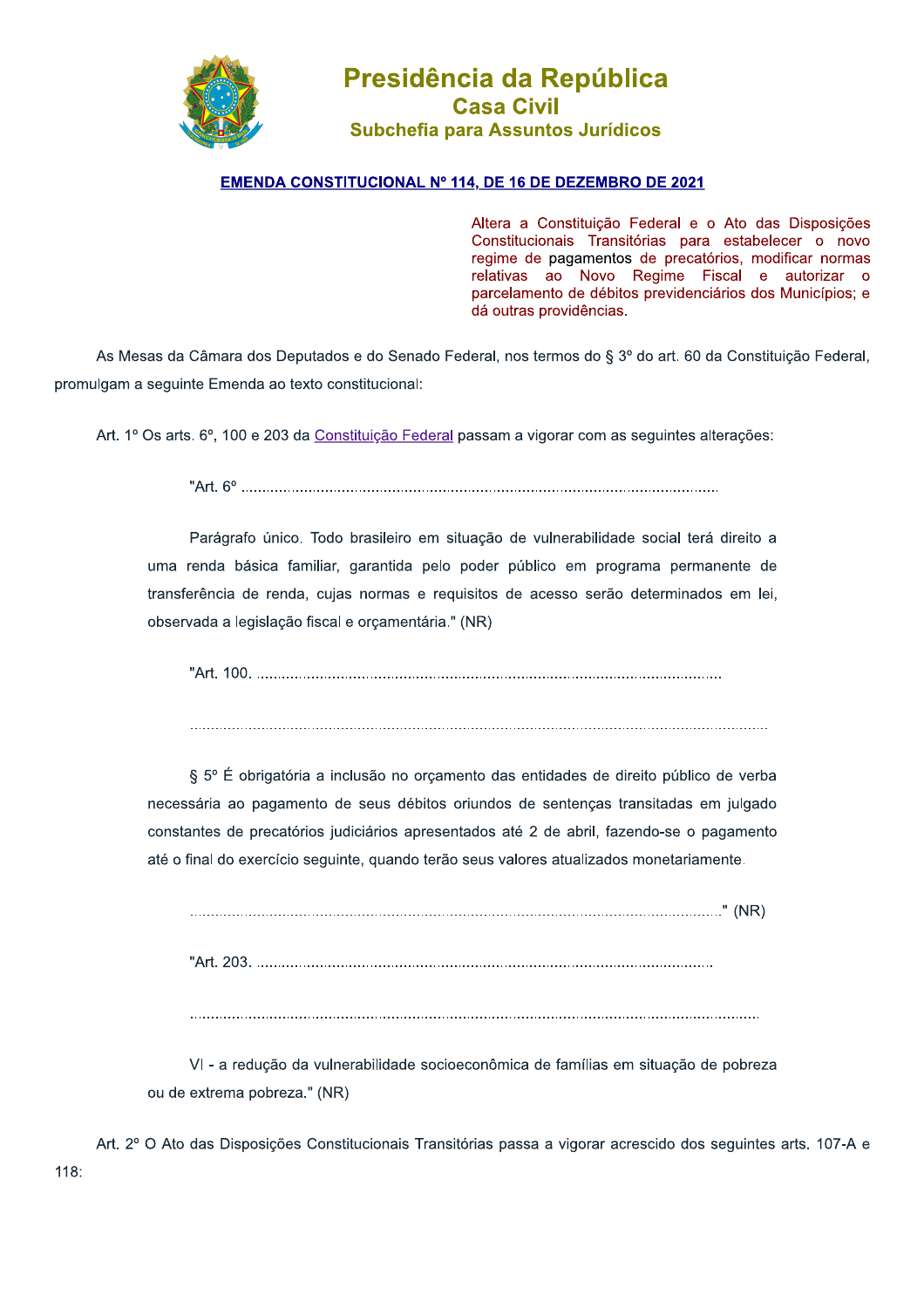"Art. 107-A. Até o fim de 2026, fica estabelecido, para cada exercício financeiro, limite para alocação na proposta orcamentária das despesas com pagamentos em virtude de sentença judiciária de que trata o art. 100 da Constituição Federal, equivalente ao valor da despesa paga no exercício de 2016, incluídos os restos a pagar pagos, corrigido na forma do § 1º do art. 107 deste Ato das Disposições Constitucionais Transitórias, devendo o espaço fiscal decorrente da diferenca entre o valor dos precatórios expedidos e o respectivo limite ser destinado ao programa previsto no parágrafo único do art. 6º e à seguridade social, nos termos do art. 194, ambos da Constituição Federal, a ser calculado da seguinte forma:

I - no exercício de 2022, o espaço fiscal decorrente da diferença entre o valor dos precatórios expedidos e o limite estabelecido no caput deste artigo deverá ser destinado ao programa previsto no parágrafo único do art. 6° e à seguridade social, nos termos do art. 194, ambos da Constituição Federal;

II - no exercício de 2023, pela diferenca entre o total de precatórios expedidos entre 2 de julho de 2021 e 2 de abril de 2022 e o limite de que trata o caput deste artigo válido para o exercício de 2023; e

III - nos exercícios de 2024 a 2026, pela diferença entre o total de precatórios expedidos entre 3 de abril de dois anos anteriores e 2 de abril do ano anterior ao exercício e o limite de que trata o caput deste artigo válido para o mesmo exercício.

§ 1º O limite para o pagamento de precatórios corresponderá, em cada exercício, ao limite previsto no caput deste artigo, reduzido da projeção para a despesa com o pagamento de requisições de pequeno valor para o mesmo exercício, que terão prioridade no pagamento.

§ 2° Os precatórios que não forem pagos em razão do previsto neste artigo terão prioridade para pagamento em exercícios seguintes, observada a ordem cronológica e o disposto no § 8° deste artigo.

§ 3° É facultado ao credor de precatório que não tenha sido pago em razão do disposto neste artigo, além das hipóteses previstas no § 11 do art. 100 da Constituição Federal e sem prejuízo dos procedimentos previstos nos §§ 9º e 21 do referido artigo, optar pelo recebimento, mediante acordos diretos perante Juízos Auxiliares de Conciliação de Pagamento de Condenações Judiciais contra a Fazenda Pública Federal, em parcela única, até o final do exercício seguinte, com renúncia de 40% (quarenta por cento) do valor desse crédito.

§ 4º O Conselho Nacional de Justica regulamentará a atuação dos Presidentes dos Tribunais competentes para o cumprimento deste artigo.

§ 5º Não se incluem no limite estabelecido neste artigo as despesas para fins de cumprimento do disposto nos §§ 11, 20 e 21 do art. 100 da Constituição Federal e no § 3°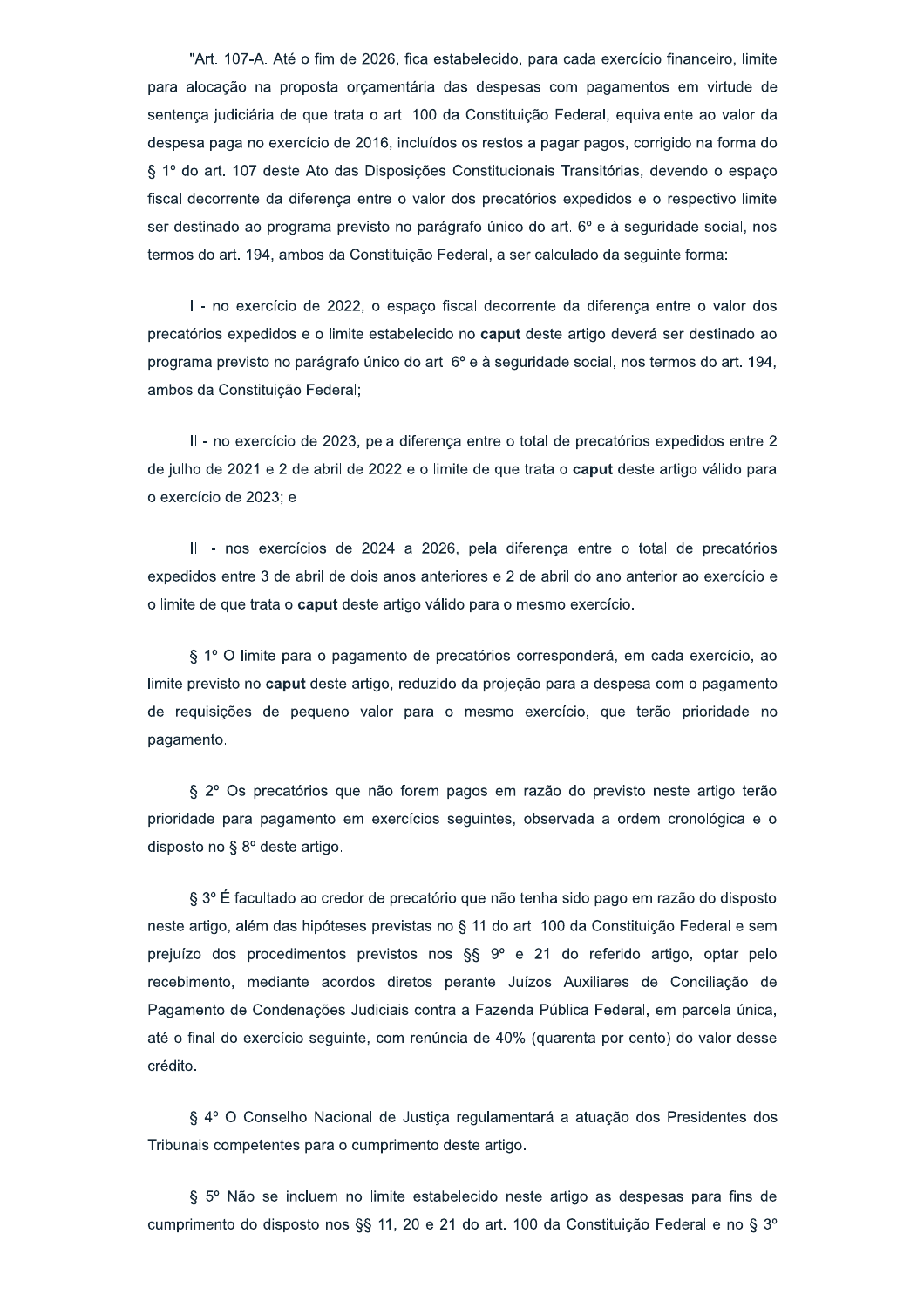deste artigo, bem como a atualização monetária dos precatórios inscritos no exercício.

§ 6º Não se incluem nos limites estabelecidos no art. 107 deste Ato das Disposições Constitucionais Transitórias o previsto nos §§ 11, 20 e 21 do art. 100 da Constituição Federal e no § 3º deste artigo.

§ 7º Na situação prevista no § 3º deste artigo, para os precatórios não incluídos na proposta orçamentária de 2022, os valores necessários à sua quitação serão providenciados pela abertura de créditos adicionais durante o exercício de 2022.

§ 8º Os pagamentos em virtude de sentença judiciária de que trata o art. 100 da Constituição Federal serão realizados na sequinte ordem:

I - obrigações definidas em lei como de pequeno valor, previstas no § 3º do art. 100 da Constituição Federal;

Il - precatórios de natureza alimentícia cujos titulares, originários ou por sucessão hereditária, tenham no mínimo 60 (sessenta) anos de idade, ou sejam portadores de doença grave ou pessoas com deficiência, assim definidos na forma da lei, até o valor equivalente ao triplo do montante fixado em lei como obrigação de pequeno valor;

III - demais precatórios de natureza alimentícia até o valor equivalente ao triplo do montante fixado em lei como obrigação de pequeno valor;

IV - demais precatórios de natureza alimentícia além do valor previsto no inciso III deste parágrafo;

V - demais precatórios."

"Art. 118. Os limites, as condições, as normas de acesso e os demais requisitos para o atendimento do disposto no parágrafo único do art. 6º e no inciso VI do caput do art. 203 da Constituição Federal serão determinados, na forma da lei e respectivo regulamento, até 31 de dezembro de 2022, dispensada, exclusivamente no exercício de 2022, a observância das limitações legais quanto à criação, à expansão ou ao aperfeiçoamento de ação governamental que acarrete aumento de despesa no referido exercício."

Art. 3º O art. 4º da Emenda Constitucional nº 113, de 8 de dezembro de 2021, passa a vigorar acrescido dos seguintes §§ 5° e 6°:

§ 5° O aumento do limite previsto no § 1° deste artigo será destinado, ainda, ao atendimento de despesas de programa de transferência de renda.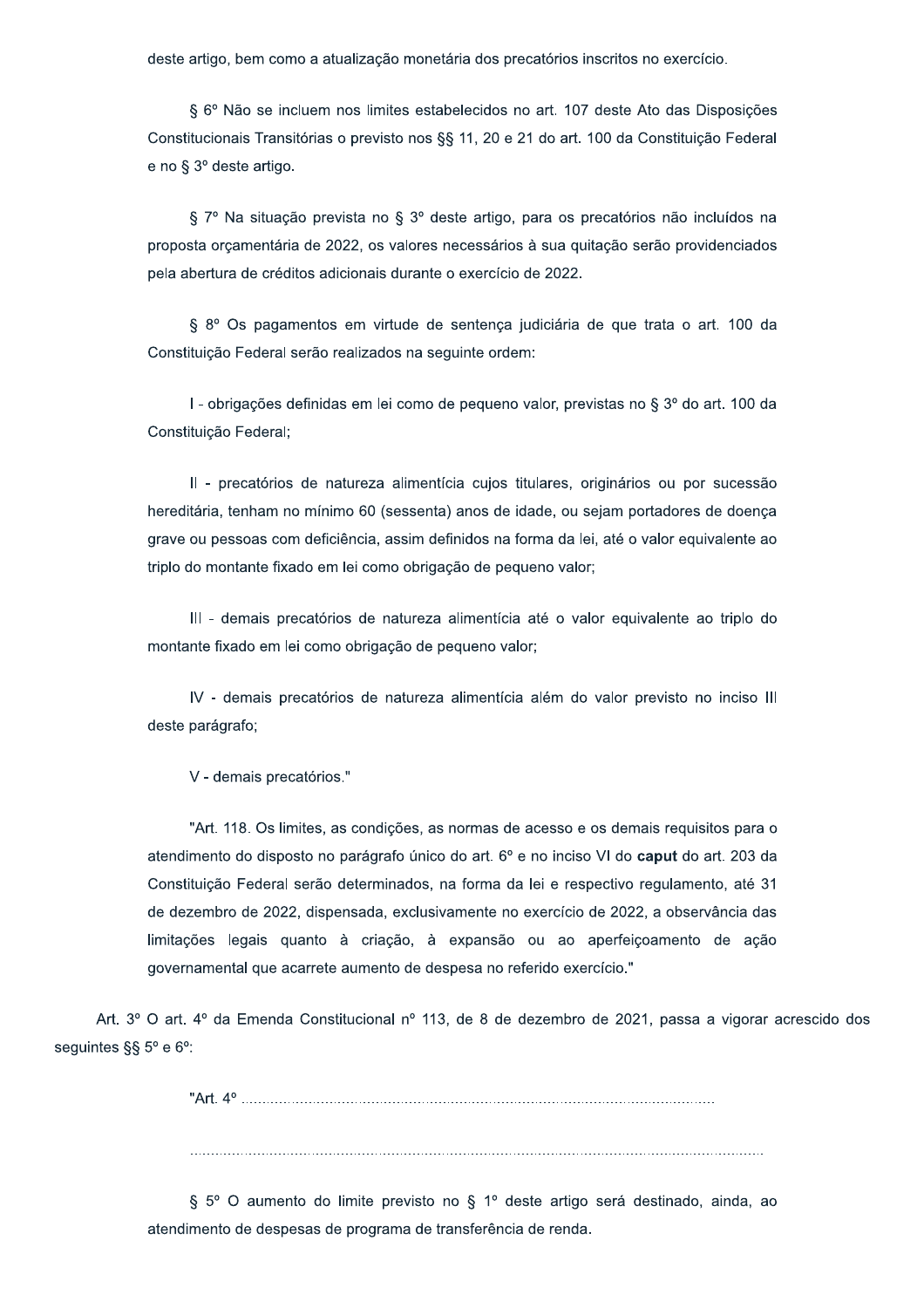§ 6º O aumento do limite decorrente da aplicação do disposto no inciso II do § 1º do art. 107 do Ato das Disposições Constitucionais Transitórias deverá, no exercício de 2022, ser destinado somente ao atendimento das despesas de ampliação de programas sociais de combate à pobreza e à extrema pobreza, nos termos do parágrafo único do art. 6º e do inciso VI do caput do art. 203 da Constituição Federal, à saúde, à previdência e à assistência social." (NR)

Art. 4º Os precatórios decorrentes de demandas relativas à complementação da União aos Estados e aos Municípios por conta do Fundo de Manutenção e Desenvolvimento do Ensino Fundamental e de Valorização do Magistério (Fundef) serão pagos em 3 (três) parcelas anuais e sucessivas, da seguinte forma:

I - 40% (quarenta por cento) no primeiro ano;

II - 30% (trinta por cento) no segundo ano;

III - 30% (trinta por cento) no terceiro ano.

Parágrafo único. Não se incluem nos limites estabelecidos nos arts. 107 e 107-A do Ato das Disposições Constitucionais Transitórias, a partir de 2022, as despesas para os fins de que trata este artigo.

Art. 5º As receitas que os Estados e os Municípios receberem a título de pagamentos da União por forca de ações judiciais que tenham por objeto a complementação de parcela desta no Fundo de Manutenção e Desenvolvimento do Ensino Fundamental e de Valorização do Magistério (Fundef) deverão ser aplicadas na manutenção e desenvolvimento do ensino fundamental público e na valorização de seu magistério, conforme destinação originária do Fundo.

Parágrafo único. Da aplicação de que trata o caput deste artigo, no mínimo 60% (sessenta por cento) deverão ser repassados aos profissionais do magistério, inclusive aposentados e pensionistas, na forma de abono, vedada a incorporação na remuneração, na aposentadoria ou na pensão.

Art. 6º No prazo de 1 (um) ano a contar da promulgação desta Emenda Constitucional, o Congresso Nacional promoverá, por meio de comissão mista, exame analítico dos atos, dos fatos e das políticas públicas com maior potencial gerador de precatórios e de sentenças judiciais contrárias à Fazenda Pública da União.

§ 1º A comissão atuará em cooperação com o Conselho Nacional de Justiça e com o auxílio do Tribunal de Contas da União e poderá requisitar informações e documentos de órgãos e entidades da administração pública direta e indireta de qualquer dos Poderes da União, dos Estados, do Distrito Federal e dos Municípios, buscando identificar medidas legislativas a serem adotadas com vistas a trazer maior segurança jurídica no âmbito federal.

§ 2° O exame de que trata o caput deste artigo analisará os mecanismos de aferição de risco fiscal e de prognóstico de efetivo pagamento de valores decorrentes de decisão judicial, segregando esses pagamentos por tipo de risco e priorizando os temas que possuam maior impacto financeiro.

§ 3º Apurados os resultados, o Congresso Nacional encaminhará suas conclusões aos presidentes do Supremo Tribunal Federal e do Superior Tribunal de Justiça, para a adoção de medidas de sua competência.